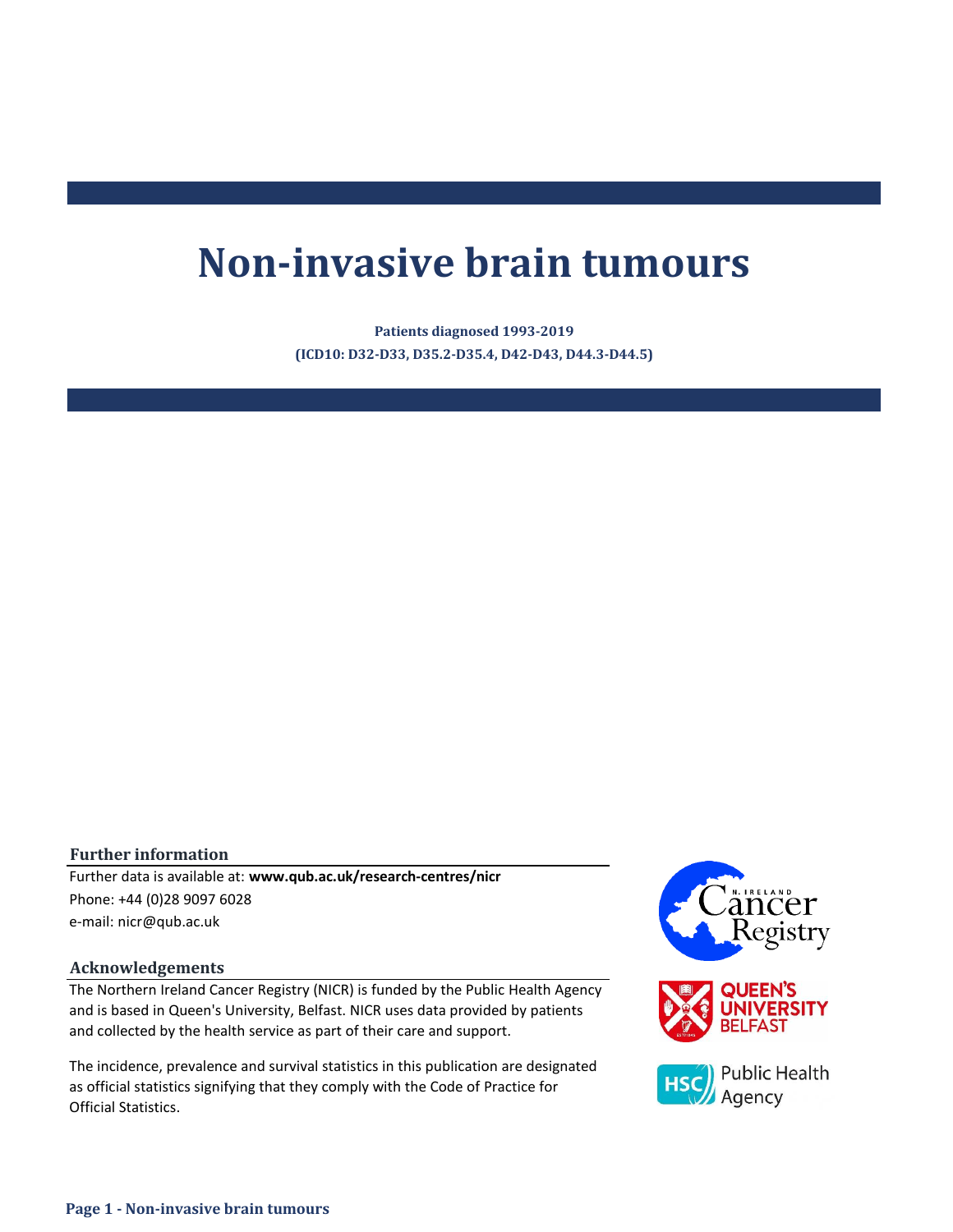# **Incidence**

During 2015-2019:

▪ There were 109 male and 153 female non-invasive brain tumours diagnosed each year.

▪ The risk of developing a non-invasive brain tumour before the age of 75 was 1 in 124.8 for men and 1 in 103.3 for women, while before the age of 85 the risk was 1 in 81.9 for men and 1 in 67.5 for women.

**Incidence by age at diagnosis** *- Non-invasive brain tumours, Cases in 2015-2019*

During 2015-2019:

**The median age at diagnosis was 61** for men and 64 for women.

**Example 2** Cancer risk increased with age, with 22.9% of men and 30.7% of women aged 75 years or more at diagnosis.

▪ 28.6% of cases were diagnosed among those aged under 50.

| Age at          | Average cases per year |               |                   |  |  |  |  |
|-----------------|------------------------|---------------|-------------------|--|--|--|--|
| diagnosis       | <b>Male</b>            | <b>Female</b> | <b>Both sexes</b> |  |  |  |  |
| $0 - 49$        | 35                     | 42            | 75                |  |  |  |  |
| $50 - 64$       | 26                     | 35            | 61                |  |  |  |  |
| $65 - 74$       | 23                     | 30            | 53                |  |  |  |  |
| $75+$           | 25                     | 47            | 71                |  |  |  |  |
| <b>All ages</b> | 109                    | 153           | 262               |  |  |  |  |



#### **Incidence by year of diagnosis** *- Non-invasive brain tumours, Cases in 1995-2019*

▪ Among males the number of non-invasive brain tumours decreased by 5.2% from an annual average of 115 cases in 2010-2014 to 109 cases in 2015-2019.

▪ Among females the number of cases of non-invasive brain tumours decreased by 13.6% from an annual average of 177 cases in 2010-2014 to 153 cases in 2015-2019.

| <b>Year of</b><br>diagnosis | <b>Male</b> | <b>Female</b> | <b>Both</b><br>sexes |  |  |
|-----------------------------|-------------|---------------|----------------------|--|--|
| 2010                        | 172         | 249           | 421                  |  |  |
| 2011                        | 117         | 160           | 277                  |  |  |
| 2012                        | 102         | 177           | 279                  |  |  |
| 2013                        | 90          | 158           | 248                  |  |  |
| 2014                        | 95          | 142           | 237                  |  |  |
| 2015                        | 112         | 179           | 291                  |  |  |
| 2016                        | 130         | 162           | 292                  |  |  |
| 2017                        | 123         | 143           | 266                  |  |  |
| 2018                        | 90          | 142           | 232                  |  |  |
| 2019                        | 91          | 139           | 230                  |  |  |
|                             |             |               |                      |  |  |



*Note: Annual averages based upon several years have been rounded to the nearest integer. Sums of numbers in table rows or columns may thus differ slightly from the given total.*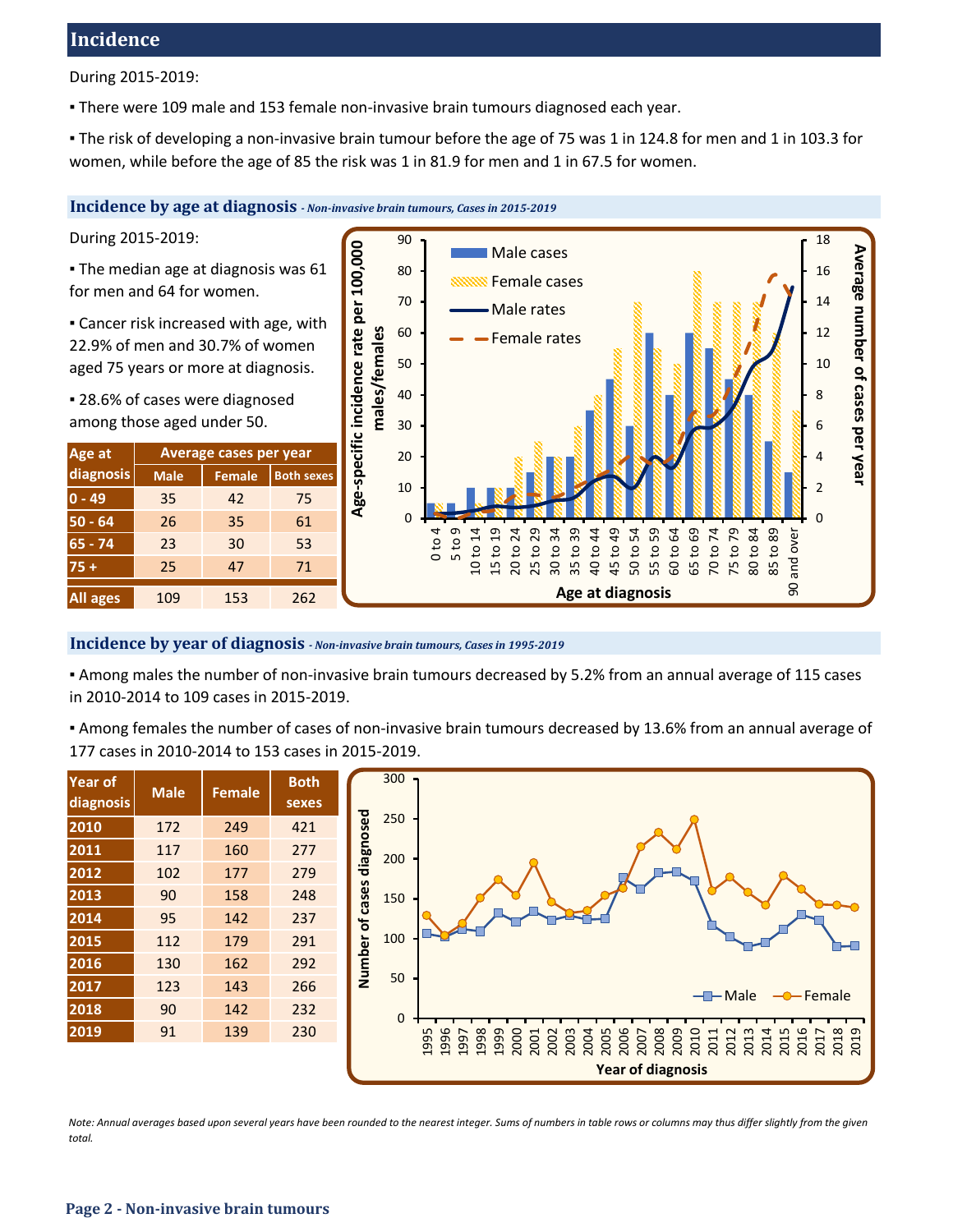#### **Trends in age-standardised incidence rates** *- Non-invasive brain tumours, Cases in 1995-2019*

▪ Among males age-standardised incidence rates of non-invasive brain tumours decreased by 12.6% from 15.9 per 100,000 person years in 2010-2014 to 13.9 cases per 100,000 persons years in 2015-2019. This difference was not statistically significant.

▪ Among females age-standardised incidence rates of non-invasive brain tumours decreased by 18.3% from 20.8 per 100,000 person years in 2010-2014 to 17.0 cases per 100,000 persons years in 2015-2019. This difference was statistically significant.



**Incidence by deprivation quintile** *- Non-invasive brain tumours, Cases in 2015-2019*

The annual number of cases during 2015-2019 varied in each deprivation quintile due to variations in population size and age.

After accounting for these factors, incidence rates:

**.** in the most socio-economically deprived areas were 18.2% higher than the NI average.

 ▪ in the least socio-economically deprived areas did not vary significantly from the NI average.

| <b>Deprivation quintile</b>        | Average cases per year |               |                   |  |  |  |
|------------------------------------|------------------------|---------------|-------------------|--|--|--|
|                                    | <b>Male</b>            | <b>Female</b> | <b>Both sexes</b> |  |  |  |
| <b>Least deprived (Quintile 1)</b> | 20                     | 29            | 50                |  |  |  |
| <b>Quintile 2</b>                  | 19                     | 29            | 49                |  |  |  |
| <b>Quintile 3</b>                  | 22                     | 33            | 56                |  |  |  |
| <b>Quintile 4</b>                  | 23                     | 32            | 55                |  |  |  |
| <b>Most deprived (Quintile 5)</b>  | 24                     | 29            | 53                |  |  |  |
| <b>Northern Ireland</b>            | 109                    | 153           | 262               |  |  |  |



A value above 100 means that incidence rates in that deprivation quintile are greater than the Northern Ireland average.

This measure takes account of population size and age structure. Differences are thus not a result of these factors.

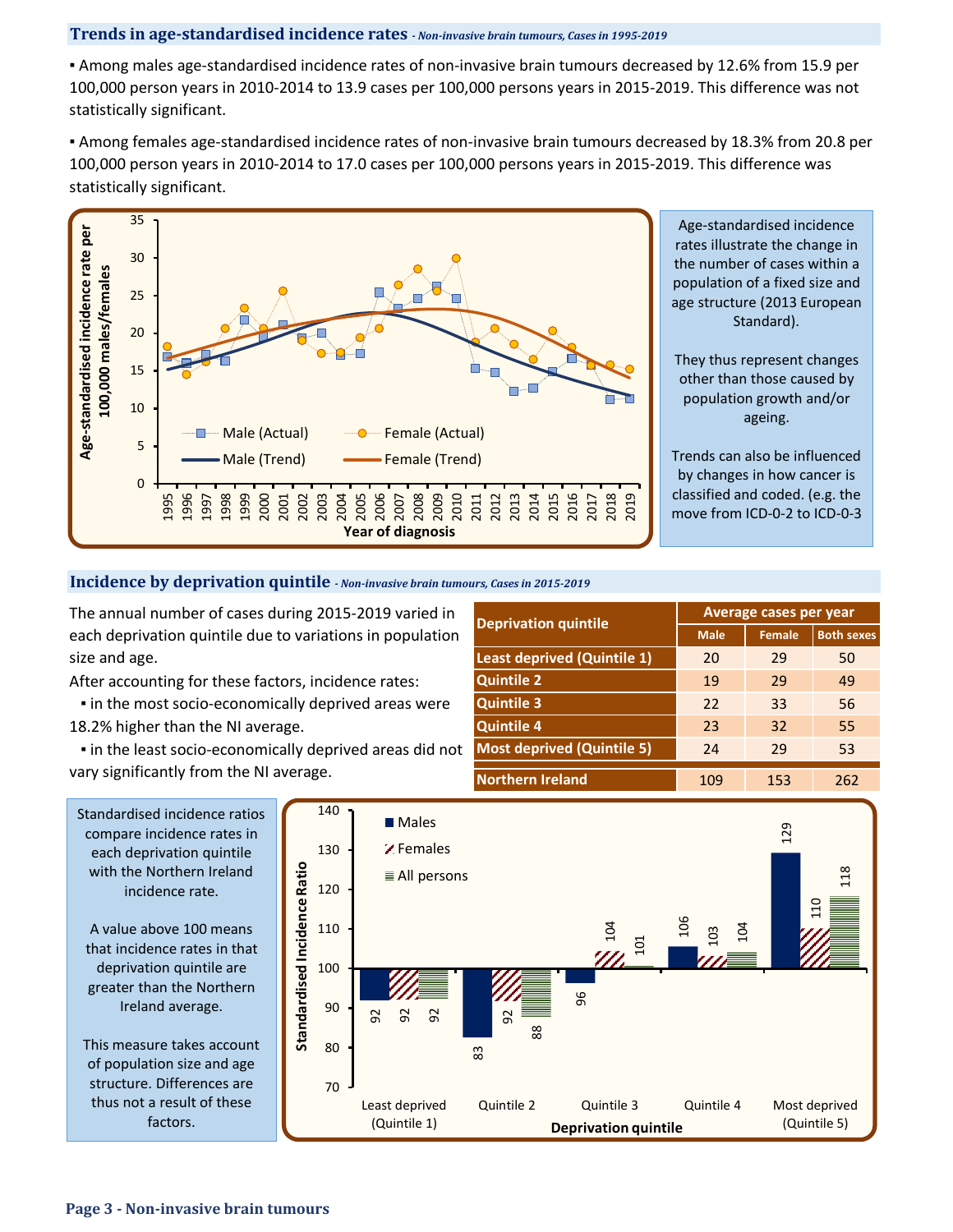### **Incidence by Health and Social Care Trust (HSCT)** *- Non-invasive brain tumours, Cases in 2015-2019*

The annual number of cases during 2015-2019 varied in each HSCT due to variations in population size and age.

After accounting for these factors, incidence rates:

- **.** in Belfast HSCT were significantly higher than the NI average.
- **.** in Northern HSCT were significantly lower than the NI average.
- in South-Eastern HSCT did not vary significantly from the NI average.
- **.** in Southern HSCT did not vary significantly from the NI average.
- **.** in Western HSCT did not vary significantly from the NI average.

| <b>Health and Social</b>  | Average cases per year |               |                   |  |  |  |
|---------------------------|------------------------|---------------|-------------------|--|--|--|
| <b>Care Trust</b>         | <b>Male</b>            | <b>Female</b> | <b>Both sexes</b> |  |  |  |
| <b>Belfast HSCT</b>       | 24                     | 32            | 56                |  |  |  |
| <b>Northern HSCT</b>      | 27                     | 33            | 60                |  |  |  |
| <b>South-Eastern HSCT</b> | 21                     | 36            | 57                |  |  |  |
| <b>Southern HSCT</b>      | 18                     | 27            | 45                |  |  |  |
| <b>Western HSCT</b>       | 20                     | 25            | 45                |  |  |  |
| <b>Northern Ireland</b>   | 109                    | 153           | 262               |  |  |  |

130 120 Standardised Incidence Ratio **Standardised Incidence Ratio** 120 115 114 ี่<br>113 110 108 107 106 110 100  $\mathbb{Z}/\mathbb{Z}$   $\mathbb{Z}$   $\mathbb{Z}$ 94 90 **Males** 89 87 80 84 84 Females All persons 70 Belfast HSCT Northern HSCT South-Eastern Southern HSCT Western HSCT **HSCT Health and Social Care Trust**

Standardised incidence ratios compare incidence rates in each HSC Trust with the Northern Ireland incidence rate. A value above 100 means that incidence rates in that HSC Trust are greater than the NI average.

This measure takes account of population size and age structure. Differences are thus not a result of these factors.

Data for Local Government Districts and Parliamentary Constituencies are available at www.qub.ac.uk/researchcentres/nicr

# **Survival**

▪ Age-standardised net survival (ASNS), which removes the effect of deaths from causes unrelated to cancer, was 94.8% one year and 89.4% five years from a non-invasive brain tumour diagnosis in 2010-2014.

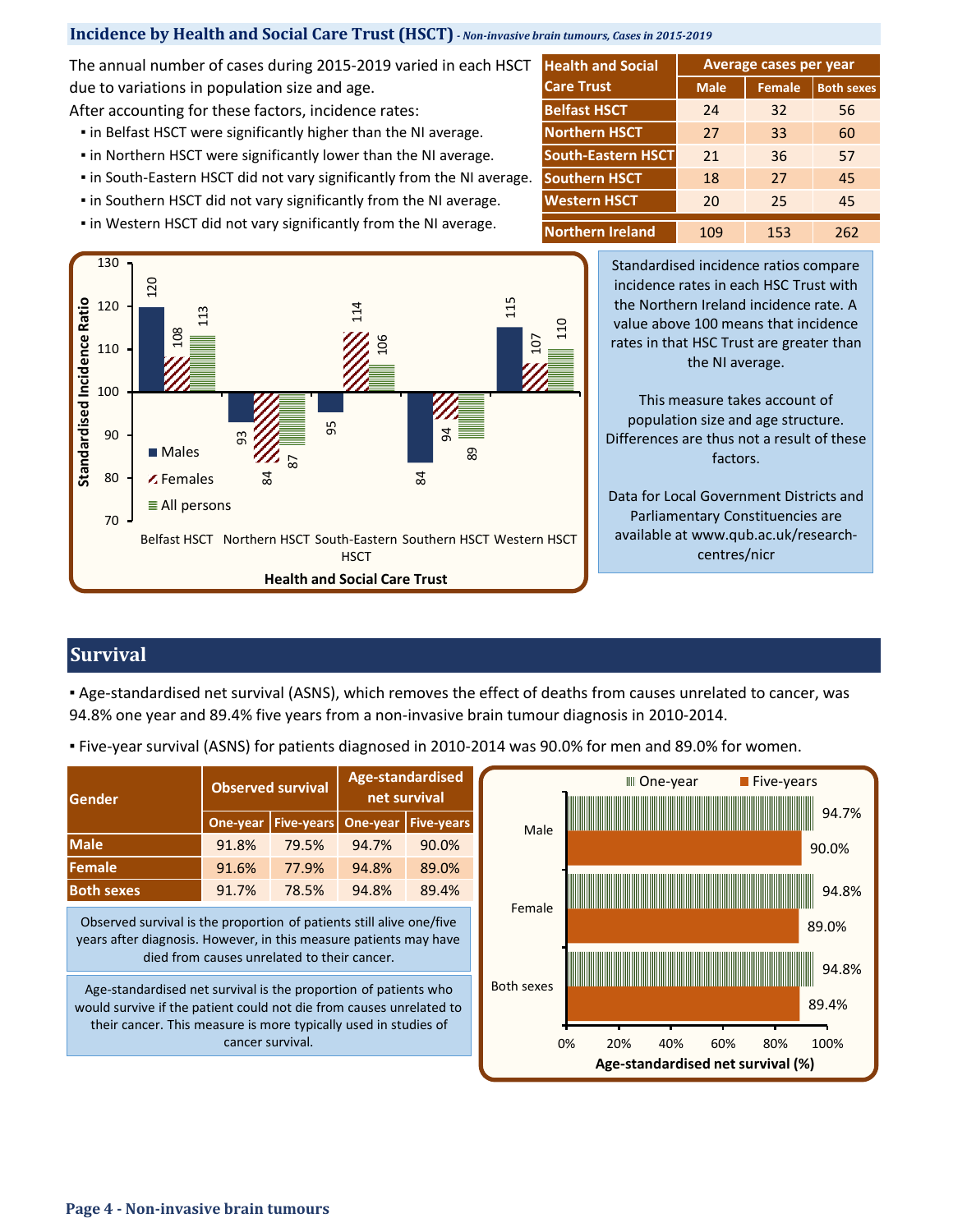#### **Trends in survival** *- Non-invasive brain tumours, Patients diagnosed in 1995-2014*

**EXECT:** Among men five-year survival (ASNS) from non-invasive brain tumours decreased from 91.0% in 2005-2009 to 90.0% in 2010-2014. This difference was not statistically significant.

**EXECT:** Among women five-year survival (ASNS) from non-invasive brain tumours decreased from 90.7% in 2005-2009 to 89.0% in 2010-2014. This difference was not statistically significant.



*ASNS: Age-standardised net survival*

#### **Survival by age at diagnosis** *- Non-invasive brain tumours, Patients diagnosed in 2010-2014*

**.** Survival from non-invasive brain tumours among patients diagnosed in 2010-2014 was related to age with five-year survival decreasing as age increases.

▪ Five-year net survival ranged from 97.1% among patients aged 15-44 at diagnosis to 67.9% among those aged 75 and over.

▪ Five-year net survival among patients aged 75 and over was 66.5% for men and 68.6% for women.



## **Prevalence**

▪ At the end of 2019, there were 4,934 people (Males: 2,136; Females: 2,798) living with a non-invasive brain tumour who had been diagnosed with the disease during 1995-2019.

25-year prevalence refers to the number of cancer survivors who were alive at the end of 2019, and had been diagnosed with their cancer in the previous 25 years (i.e. 1995- 2019).

▪ Of these, 43.3% were male, 23.8% were aged 75 and over, and 4.3% had been diagnosed in the previous year.

| <b>Time since</b> | 25-year prevalence |        |                   |             |                 |                   |             |               |                   |
|-------------------|--------------------|--------|-------------------|-------------|-----------------|-------------------|-------------|---------------|-------------------|
| diagnosis         | <b>Aged 0-74</b>   |        |                   |             | <b>Aged 75+</b> |                   | All ages    |               |                   |
|                   | <b>Male</b>        | Female | <b>Both sexes</b> | <b>Male</b> | Female          | <b>Both sexes</b> | <b>Male</b> | <b>Female</b> | <b>Both sexes</b> |
| $0-1$ year        | 63                 | 99     | 162               | 21          | 30              | 51                | 84          | 129           | 213               |
| 1-5 years         | 293                | 370    | 663               | 85          | 130             | 215               | 378         | 500           | 878               |
| $5-10$ years      | 311                | 472    | 783               | 107         | 149             | 256               | 418         | 621           | 1,039             |
| 10-25 years       | 960                | 1,193  | 2,153             | 296         | 355             | 651               | 1,256       | 1,548         | 2,804             |
| $0-25$ years      | 1,627              | 2,134  | 3,761             | 509         | 664             | 1,173             | 2,136       | 2,798         | 4,934             |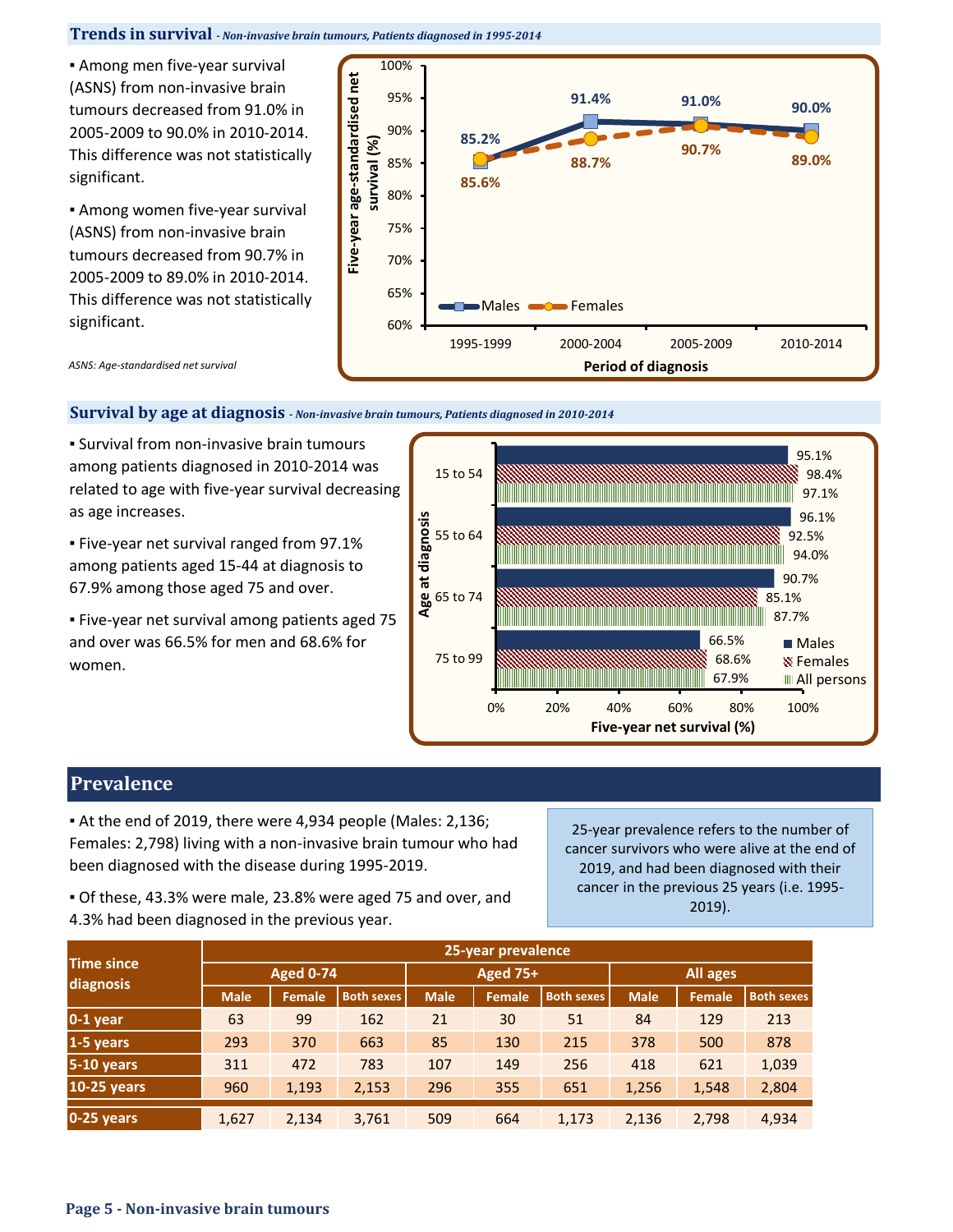## **Trends in 10-year prevalence** *- Non-invasive brain tumours, Patients alive at end of each year from 2010-2019*

**EXECT** Among males the number of survivors from non-invasive brain tumours who had been diagnosed within the previous ten years decreased by 23.1% from 1,145 survivors in 2014 to 880 survivors in 2019.

**.** Among females the number of survivors from non-invasive brain tumours who had been diagnosed within the previous ten years decreased by 19.3% from 1,548 survivors in 2014 to 1,250 survivors in 2019.

|      | 10-year prevalence |               |                   |  |  |  |  |
|------|--------------------|---------------|-------------------|--|--|--|--|
| Year | <b>Male</b>        | <b>Female</b> | <b>Both sexes</b> |  |  |  |  |
| 2010 | 1,285              | 1,579         | 2,864             |  |  |  |  |
| 2011 | 1,265              | 1,532         | 2,797             |  |  |  |  |
| 2012 | 1,234              | 1,548         | 2,782             |  |  |  |  |
| 2013 | 1,196              | 1,560         | 2,756             |  |  |  |  |
| 2014 | 1,145              | 1,548         | 2,693             |  |  |  |  |
| 2015 | 1,119              | 1,535         | 2,654             |  |  |  |  |
| 2016 | 1,087              | 1,514         | 2,601             |  |  |  |  |
| 2017 | 1,044              | 1,432         | 2,476             |  |  |  |  |
| 2018 | 960                | 1,343         | 2,303             |  |  |  |  |
| 2019 | 880                | 1,250         | 2,130             |  |  |  |  |

# **Mortality**

▪ During 2015-2019 there were 11 male and 14 female deaths from non-invasive brain tumours each year.

• The median age at death during 2015-2019 was 74 for men and 81 for women.

#### **Deaths by year of death** *- Non-invasive brain tumours, Deaths in 2010-2019*

▪ The number of deaths from non-invasive brain tumours decreased by 3.8% from an annual average of 26 deaths in 2010-2014 to 25 deaths in 2015-2019.

|                                           | 2010   2011   2012   2013   2014   2015   2016   2017   2018   2019 |  |  |  |  |  |
|-------------------------------------------|---------------------------------------------------------------------|--|--|--|--|--|
| All persons 29 33 23 22 23 31 18 32 22 20 |                                                                     |  |  |  |  |  |